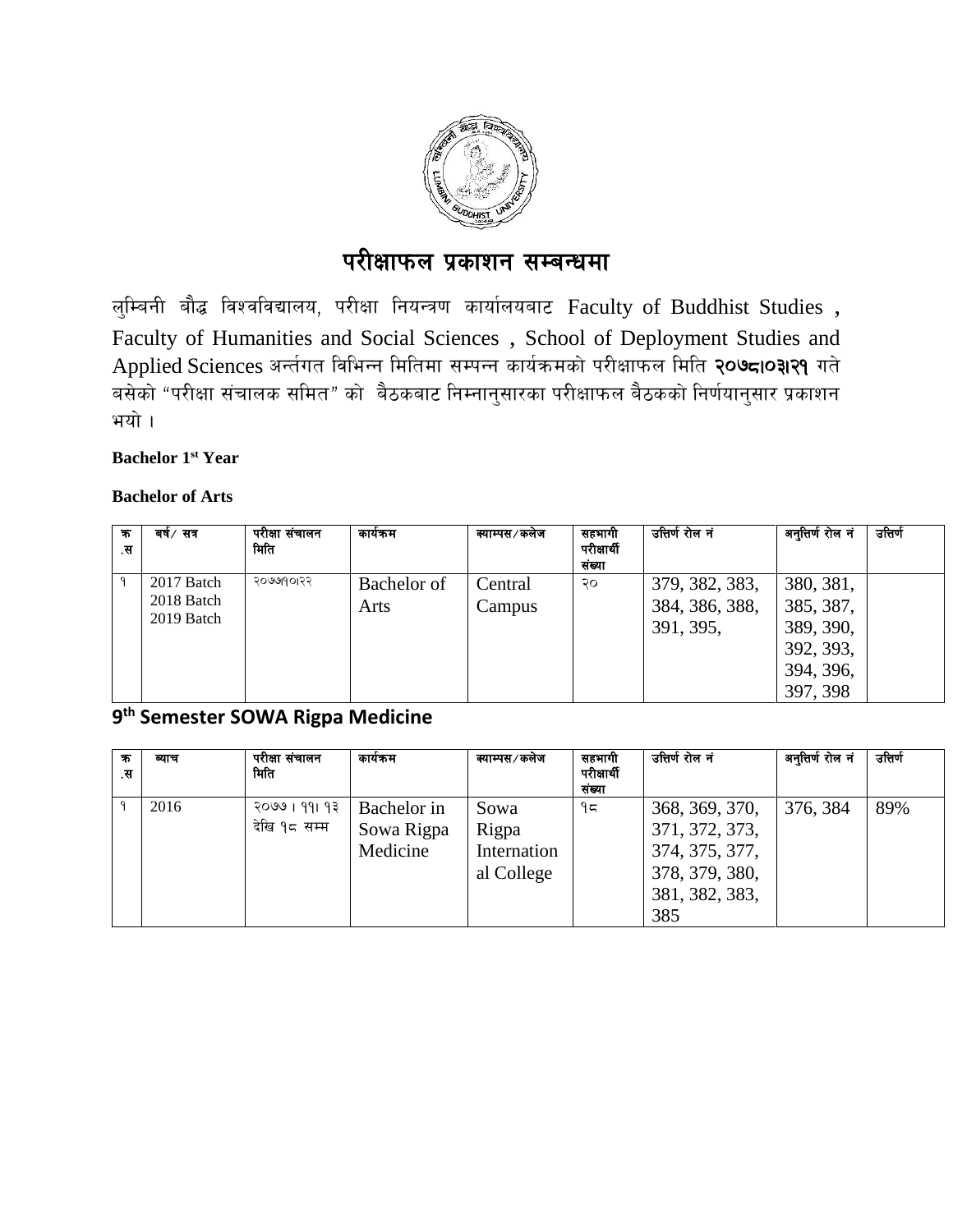## **7 th Semester**

| क<br>.स | व्याच | परीक्षा संचालन<br>मिति        | कायेकम                                | क्याम्पस⁄कलेज                              | सहभागी<br>परीक्षार्थी<br>संख्या | उत्तिर्ण रोल नं                              | अनुत्तिर्ण रोल नं | उत्तिर्ण |
|---------|-------|-------------------------------|---------------------------------------|--------------------------------------------|---------------------------------|----------------------------------------------|-------------------|----------|
|         | 2017  | २०७७ । ११। १३<br>देखि १९ सम्म | Bachelor in<br>Sowa Rigpa<br>Medicine | Sowa<br>Rigpa<br>Internation<br>al College | ς                               | 386, 387, 388,<br>389, 390, 391,<br>392, 393 | X                 | 100%     |
|         |       |                               |                                       |                                            |                                 | <b>Back Paper</b><br>394                     |                   |          |

## **5 th Semester**

| क<br>.स      | व्याच | परीक्षा संचालन<br>मिति        | कार्यक्रम                             | क्याम्पस⁄कलेज                | सहभागी<br>परीक्षार्थी<br>संख्या | उत्तिर्ण रोल नं                                   | अनुत्तिर्ण रोल नं | उत्तिर्ण |
|--------------|-------|-------------------------------|---------------------------------------|------------------------------|---------------------------------|---------------------------------------------------|-------------------|----------|
| $\circ$<br>٩ | 2018  | २०७७ । ११। १३<br>देखि १८ सम्म | Bachelor in<br>Sowa Rigpa<br>Medicine | Sowa<br>Rigpa<br>Internation |                                 | 395, 396, 397,<br>398, 399, 400,<br>401, 402, 403 |                   | 100%     |
|              |       |                               |                                       | al College                   | ্                               | <b>Back Paper</b><br>404                          | 405               | 50%      |

PDG in Buddhist Studies (Back Paper)

| क<br>.स | व्याच               | परीक्षा संचालन<br>मिति   | कायेकम                                      | क्याम्पस⁄कलेज                             | सहभागी<br>परीक्षार्थी<br>संख्या | उत्तिर्ण रोल नं | अनुत्तिर्ण रोल नं                                       | उत्तिर्ण |
|---------|---------------------|--------------------------|---------------------------------------------|-------------------------------------------|---------------------------------|-----------------|---------------------------------------------------------|----------|
| $\circ$ | 2017, 2018,<br>2019 | २०७७१२१०२ देखि<br>६ सम्म | PGD in<br><b>Buddhist</b><br><b>Studies</b> | <b>JIRI</b><br><b>Buddhist</b><br>College | 90                              | 160,            | 155, 156,<br>157, 158,<br>159, 161,<br>162, 163,<br>164 | 10%      |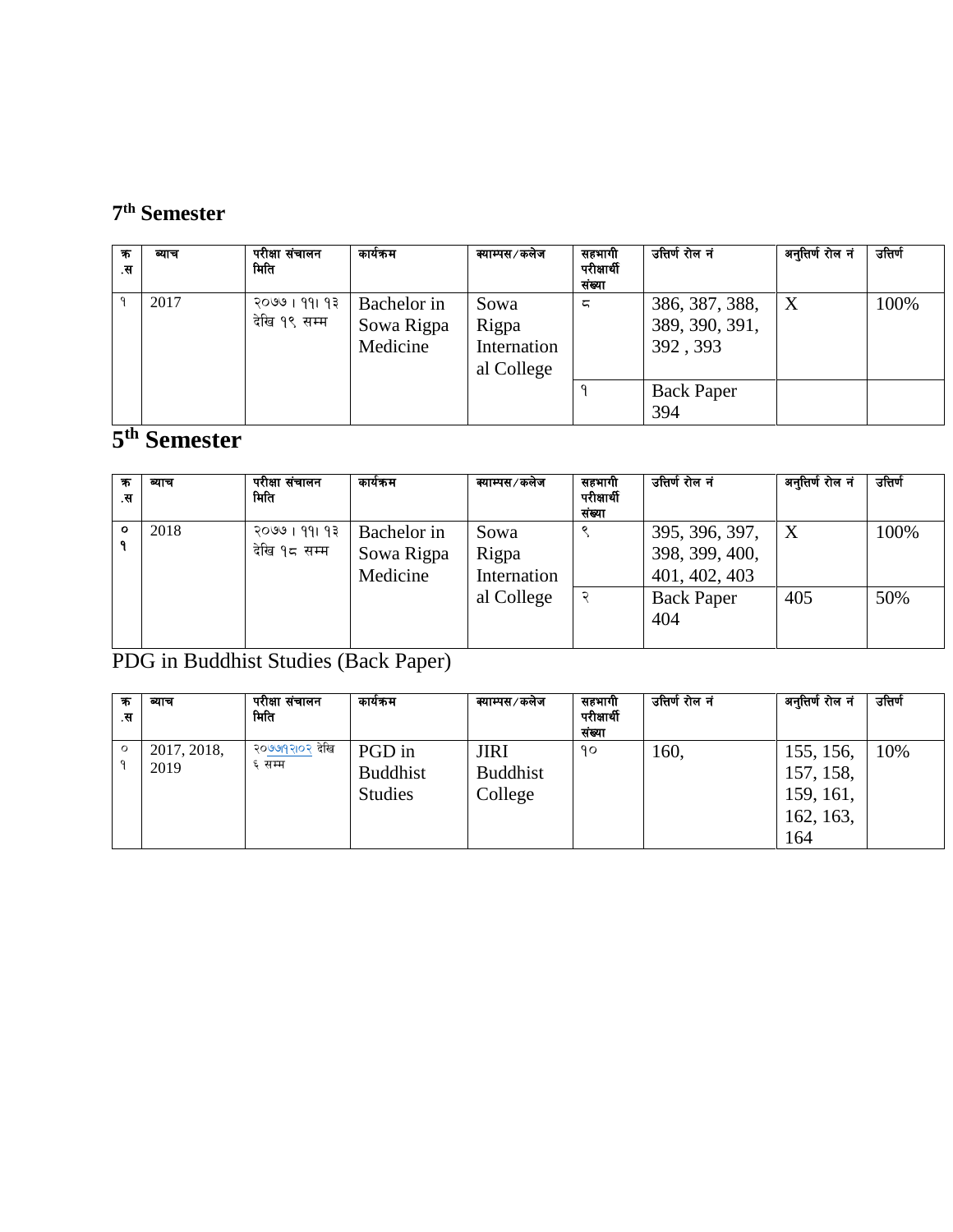#### **1 st Semester Back (CEM/DRM)**

| क<br>.स      | ब्याच       | परीक्षा संचालन<br>मिति    | कायक्रम                | क्याम्पस⁄कलेज | सहभागा<br>परीक्षार्थी<br>संख्या | उत्तिर्ण रोल नं    | अनुत्तिर्ण रोल नं                                      | उत्तिर्ण |
|--------------|-------------|---------------------------|------------------------|---------------|---------------------------------|--------------------|--------------------------------------------------------|----------|
| $\circ$<br>q | 2017, 2018, | २०७७१०१०४ देखि<br>१६ सम्म | M.Sc. in<br><b>CEM</b> | <b>LIAST</b>  | ۹۹                              | 1355, 157,<br>1363 | 1354, 1356,<br>1359, 1361,   1358, 1360,<br>1362, 1364 |          |
|              |             |                           | M.SC. in<br><b>DRM</b> | <b>LIAST</b>  | ६                               | 1365, 1369,<br>170 | 1366, 1367,<br>1368                                    |          |

#### **2 nd Semester Back (CEM/DRM)**

| क<br>.स      | ब्याच       | परीक्षा संचालन<br>मिति | कार्यक्रम  | क्याम्पस⁄कलेज | सहभागी<br>परीक्षार्थी | उत्तिर्ण रोल नं | अनुत्तिर्ण रोल नं | उत्तिर्ण |
|--------------|-------------|------------------------|------------|---------------|-----------------------|-----------------|-------------------|----------|
|              |             |                        |            |               | संख्या                |                 |                   |          |
| $\circ$<br>٩ | 2017, 2018, | २०७७१०१०३ देखि         | M.Sc. in   | <b>LIAST</b>  | १६                    | 1333, 1334,     | 1332, 1335,       |          |
|              |             | १५ सम्म                | <b>CEM</b> |               |                       | 1340, 1345,     | 1336, 1337,       |          |
|              |             |                        |            |               |                       | 1346,           | 1338, 1339,       |          |
|              |             |                        |            |               |                       |                 | 1341, 1342,       |          |
|              |             |                        |            |               |                       |                 | 1343, 1344,       |          |
|              |             |                        |            |               |                       |                 | 1347              |          |
|              |             |                        | M.SC. in   | <b>LIAST</b>  | ६                     | 1353            | 1348, 1349,       |          |
|              |             |                        | <b>DRM</b> |               |                       |                 | 1350, 1351,       |          |
|              |             |                        |            |               |                       |                 | 1352              |          |

#### **3 rd Semester Back (CEM/DRM)**

| क<br>.स      | व्याच       | परीक्षा संचालन<br>मिति    | कार्यक्रम  | क्याम्पस⁄कलेज | सहभागी<br>परीक्षार्थी<br>संख्या | उत्तिर्ण रोल नं | अनुत्तिर्ण रोल नं | उत्तिर्ण |
|--------------|-------------|---------------------------|------------|---------------|---------------------------------|-----------------|-------------------|----------|
| $\circ$<br>٩ | 2016, 2017, | २०७७१०१०२ देखि<br>१४ सम्म | M.Sc. in   | <b>LIAST</b>  | २४                              | 1286, 1288,     | 1287, 1289,       |          |
|              | 2018,       |                           | <b>CEM</b> |               |                                 | 1292, 1297,     | 1290, 1291,       |          |
|              |             |                           |            |               |                                 | 1298, 1301,     | 1293, 1294,       |          |
|              |             |                           |            |               |                                 | 1307, 1308,     | 1296, 1299,       |          |
|              |             |                           |            |               |                                 | 1309,           | 1300, 1302,       |          |
|              |             |                           |            |               |                                 |                 | 1303, 1304,       |          |
|              |             |                           |            |               |                                 |                 | 1306,             |          |
|              |             |                           |            |               |                                 |                 | 1310, 1311        |          |
|              |             |                           | M.SC. in   | <b>LIAST</b>  | २०                              | 1312, 1316,     | 1313, 1314,       |          |
|              |             |                           | <b>DRM</b> |               |                                 | 1317, 1318,     | 1315, 1319,       |          |
|              |             |                           |            |               |                                 | 1322, 1325,     | 1320, 1321,       |          |
|              |             |                           |            |               |                                 | 1327, 1328,     | 1323, 1324,       |          |
|              |             |                           |            |               |                                 | 1330            | 1326, 1329,       |          |
|              |             |                           |            |               |                                 |                 | 1331,             |          |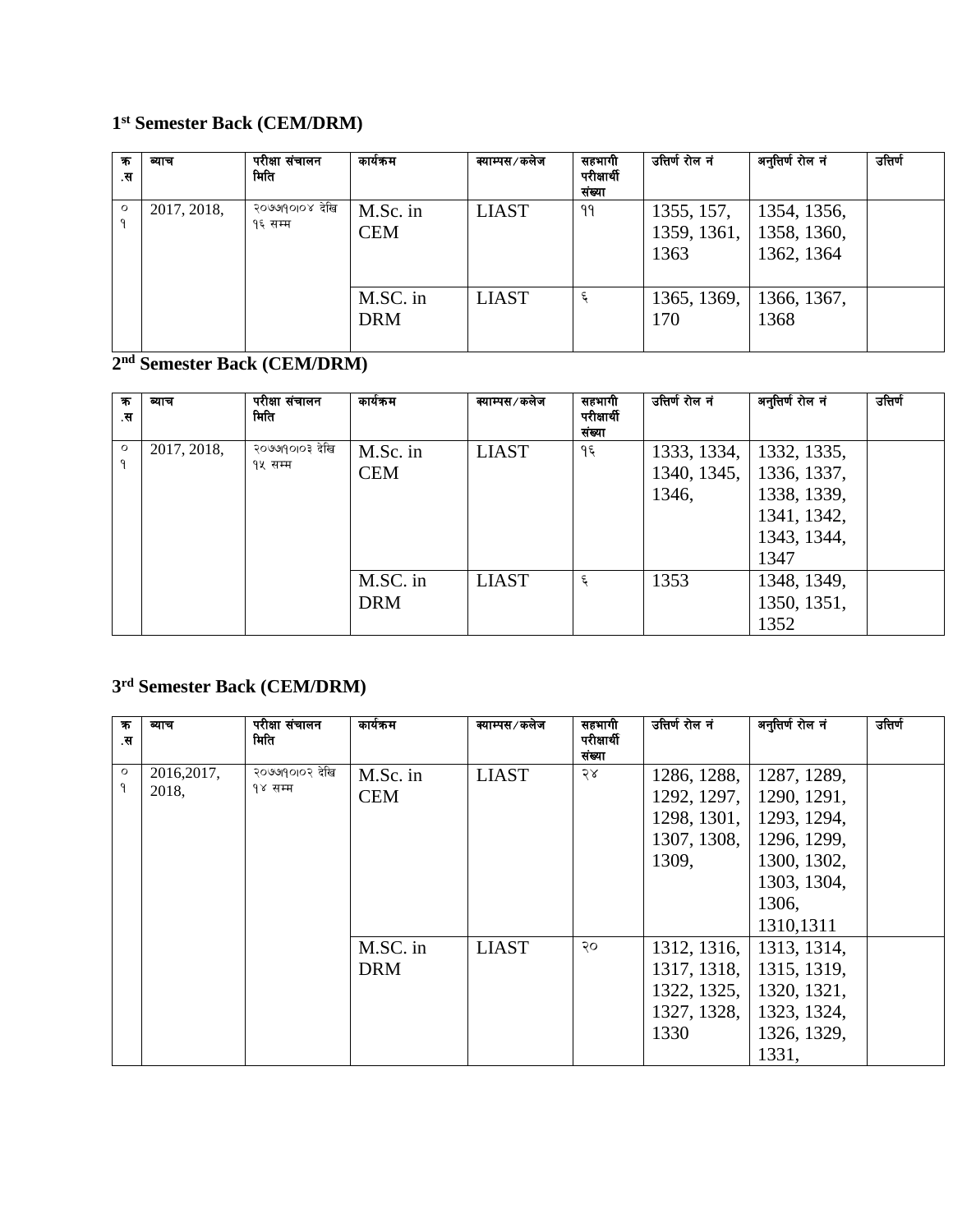#### **1 st Semester Regular (CRM/DRM)**

| $\overline{\mathbf{r}}$<br>.स | ब्याच | परीक्षा संचालन<br>मिति           | कार्यक्रम              | क्याम्पस⁄कलेज | सहभागी<br>परीक्षार्थी<br>संख्या | उत्तिर्ण रोल नं                                    | अनुत्तिर्ण रोल नं                                                                                                                                                                                                                                    | उत्तिर्ण |
|-------------------------------|-------|----------------------------------|------------------------|---------------|---------------------------------|----------------------------------------------------|------------------------------------------------------------------------------------------------------------------------------------------------------------------------------------------------------------------------------------------------------|----------|
| $\circ$<br>٩                  | 2019  | २०७७१०१२८ देखि<br>२०७७१११०३ सम्म | M.Sc. in<br><b>CEM</b> | <b>LIAST</b>  | ΥO                              | 1373, 1383,<br>1389, 1395,<br>1397, 1401,<br>1406, | 1371, 1372,<br>1374, 1375,<br>1376, 1377,<br>1378, 1379,<br>1380, 1381,<br>1382, 1384,<br>1385, 1386,<br>1387, 1388,<br>1390, 1391,<br>1392, 1393,<br>1394, 1396,<br>1398, 1399,<br>1400, 1402,<br>1403, 1404,<br>1405, 1407,<br>1408, 1409,<br>1410 | 18%      |
|                               |       |                                  | M.SC. in<br><b>DRM</b> | <b>LIAST</b>  | १२                              | 1415, 1420,<br>1422,                               | 1411, 1412,<br>1413, 1414,<br>1416, 1417,<br>1418, 1419,<br>1421                                                                                                                                                                                     | 25%      |

## **MA 1st Year Back**

| 不.<br>स | व्याच                  | परीक्षा संचालन<br>मिति | कार्यक्रम                                            | क्याम्पस⁄कलेज               | सहभागी<br>परीक्षार्थी<br>संख्या  | उत्तिर्ण रोल नं                                                                        | अनुत्तिर्ण रोल नं                                                               | उत्तिर्ण |
|---------|------------------------|------------------------|------------------------------------------------------|-----------------------------|----------------------------------|----------------------------------------------------------------------------------------|---------------------------------------------------------------------------------|----------|
| Οq      | 2016,<br>2018,<br>2019 | २०७७१०१२२<br>देखि ३०   | MA in Applied<br><b>Buddhism</b>                     | Central<br>Campus           | 23                               | 1638, 1642,<br>1643, 1644,<br>1645, 1647,<br>1648, 1650,<br>1653, 1654,<br>1656, 1658, | 1639, 1643,<br>1641, 1646,<br>1649, 1651,<br>1652, 1655<br>1657, 1659,<br>1660, |          |
|         |                        |                        | MA in Mahayana<br><b>Buddhism</b><br>MA in Theravada |                             | $\overline{4}$<br>$\overline{2}$ | 1665,<br>1661                                                                          | 1663, 1664,<br>1666<br>1662                                                     |          |
|         |                        |                        | <b>Buddhism</b>                                      |                             |                                  |                                                                                        |                                                                                 |          |
| ण२      | 2016,<br>2019,         | २०७७१०१२२<br>देखि ३०   | MA in Applied<br><b>Buddhism</b>                     | Louts<br>Academy<br>College | 7                                | 1673, 1674,<br>1675, 1676,<br>677                                                      | 1671, 1672                                                                      |          |